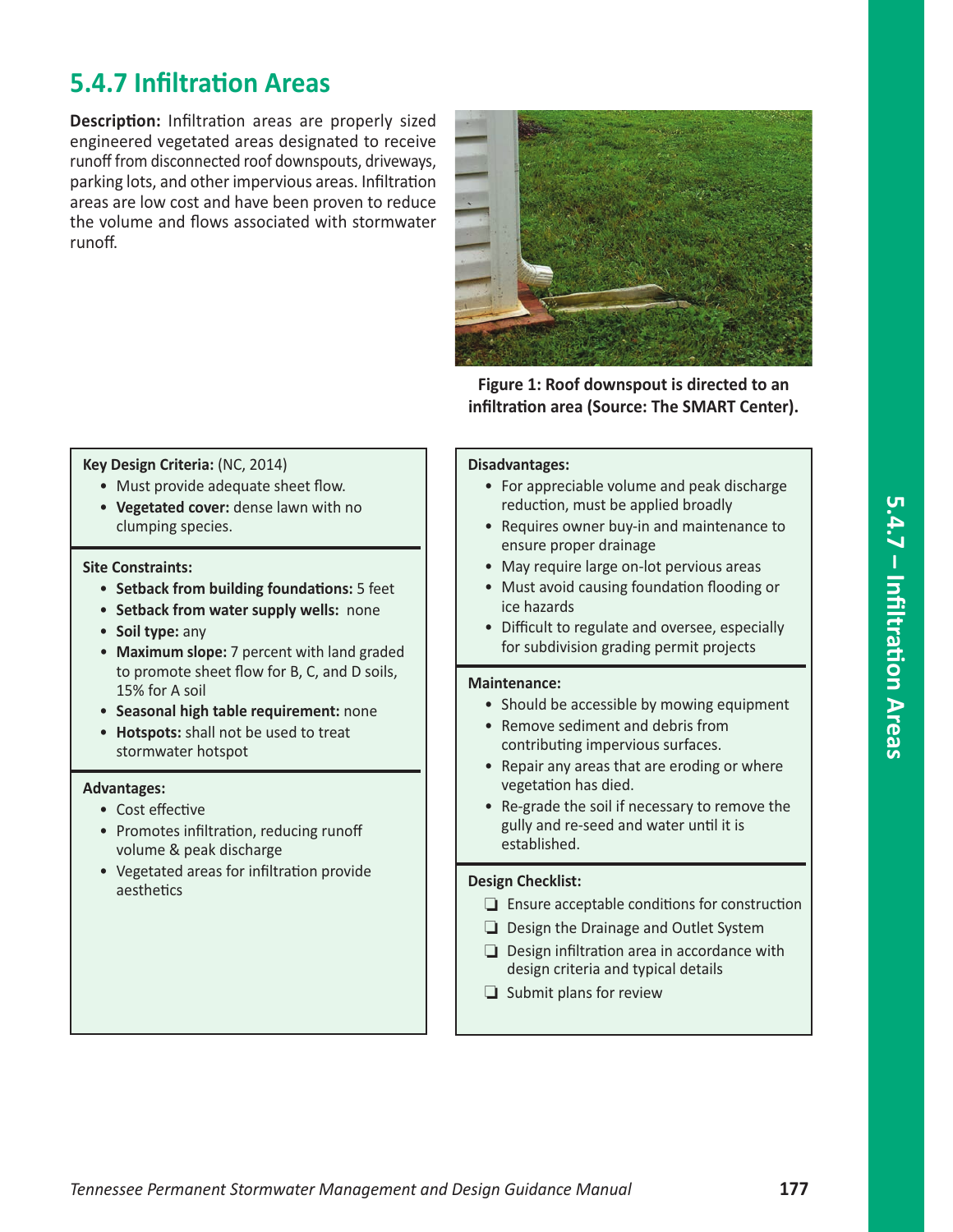

### **1.1 Description**

*An infiltration area* is a vegetated area that is sized and graded to receive discharges runoff from built‐ upon area (usually a roof or a paved surface) to reduce runoff and pollutants. Much of the development across the state has been designed as **connected impervious surface**; that is, draining to pipes and ditches that rapidly convey stormwater without runoff reduction or treatment. Infiltration areas can only work if **impervious surfaces are disconnected** and runoff is routed to it. Using infiltration area and **Disconnected Impervious Surface (DIS)** technique can help restore the hydrology of streams and reduce pollutant loadings.

There are two types of DIS discussed in this chapter: rooftop downspout disconnection and pavement disconnection.

#### **Rooftop Downspout Disconnection**

| <b>Design Factor</b>                      | <b>Simple Disconnection</b>                                                                      |  |
|-------------------------------------------|--------------------------------------------------------------------------------------------------|--|
| Maximum impervious (Rooftop) area treated | 300 sq. ft. per disconnection                                                                    |  |
| Longest flow path (roof/gutter)           | 75 feet                                                                                          |  |
| Infiltration area length                  | Equal to longest flow path, but no less than 40 feet 1                                           |  |
| Infiltration area slope                   | < 2%, or < 5% with turf reinforcement 2                                                          |  |
| Distance from buildings or foundations    | Extend downspouts 5 ft. 3 (15 ft. in karst areas) away<br>from building if grade is less than 1% |  |
| Type of pretreatment                      | External (leaf screens, etc)                                                                     |  |

#### **Table 1: Simple Rooftop Disconnection Design Criteria (NCDENR, 2014).**

*1 An alternative runoff reduction practice must be used when the disconnection length is less than 40 feet.*

*2 Turf reinforcement may include appropriate reinforcing materials that are confirmed by the designer to be non‐erosive for the specific characteristics and flow rates anticipated at each individual application, and acceptable to TDEC.*

*3 Note that the downspout extension of 5 feet is intended for simple foundations. The use of a dry well or French drain adjacent to an in‐ground basement or finished floor area should be carefully designed and coordinated with the design of the structure's water‐proofing system (foundation drains, etc.), or avoided altogether.*

#### **Pavement Disconnection**

| Table 2: Pavement Disconnection Design Criteria (NCDENR, 2014). |  |  |
|-----------------------------------------------------------------|--|--|
|                                                                 |  |  |

| <b>Design Factor</b>                                                                                                     | <b>Simple Disconnection</b> |  |
|--------------------------------------------------------------------------------------------------------------------------|-----------------------------|--|
| Maximum run of the flow on the pavement                                                                                  | 100 feet                    |  |
| Maximum slope of the pavement                                                                                            | 7%                          |  |
| Infiltration area length                                                                                                 | Min. 10 feet                |  |
| Infiltration area slope                                                                                                  | Max. 7%                     |  |
| A gravel verge or other transition shall be provided between the<br>edge of the paved surface and the infiltration area. |                             |  |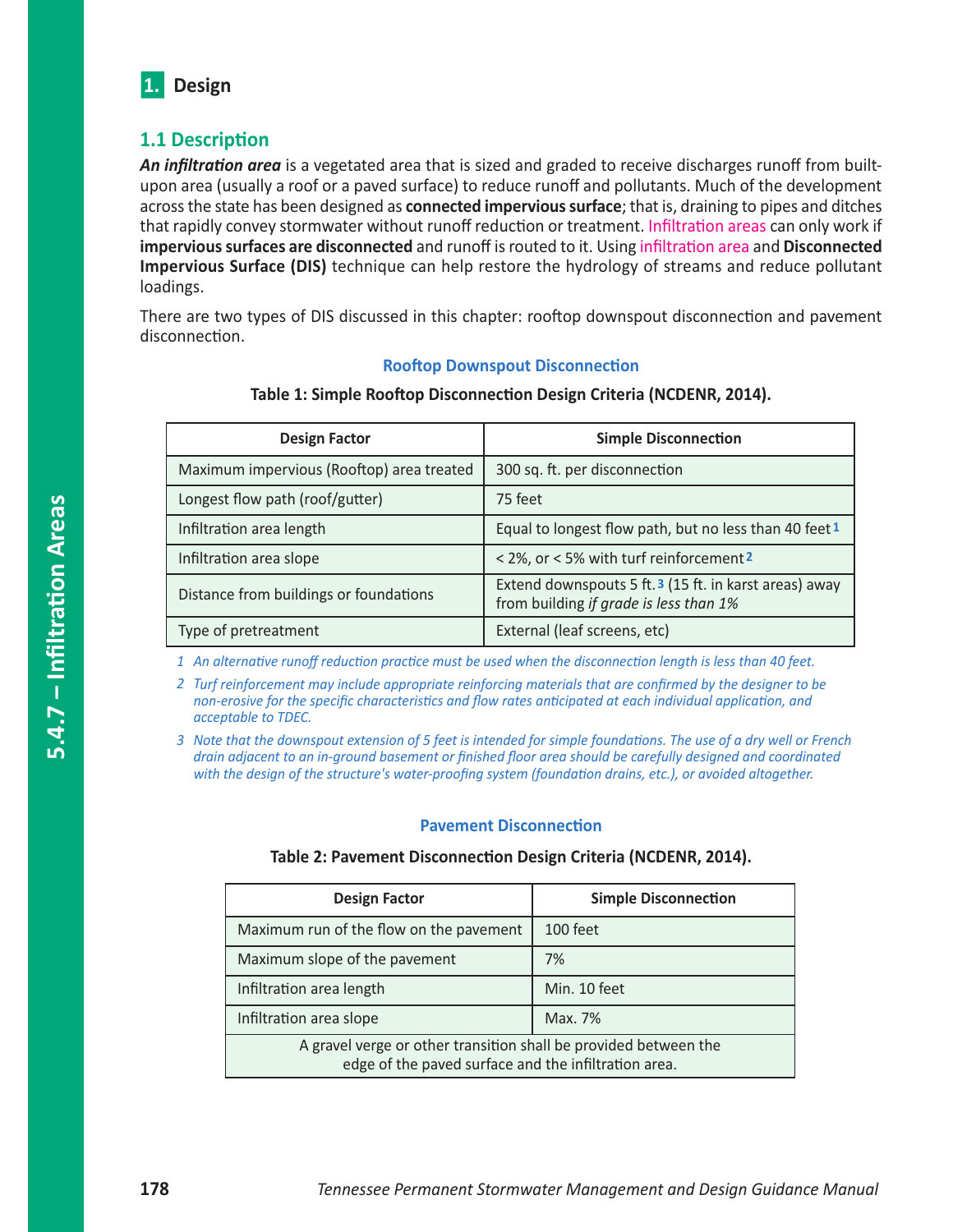

### **Figure 2: Schematic Cross Section of a Disconnected Paved Area (Source: NCDENR, 2014).**

### **1.2 Major Design Elements**

#### **Table 3: Major Design Elements for Infiltration Area (NCDENR, 2014).**

| 1. The infiltration area shall not include any impervious surface.                                                                                                                                                                                                                                                                     |
|----------------------------------------------------------------------------------------------------------------------------------------------------------------------------------------------------------------------------------------------------------------------------------------------------------------------------------------|
| 2. The infiltration area shall have a maximum slope of 7% for B, C and D soils and 15% for A soils with land<br>graded to promote diffuse flow in all directions. Vegetative cover shall establish a dense lawn with no<br>clumping species.                                                                                           |
| 3. If the infiltration area is established on fill soils that are less permeable than the in-situ soils, then the<br>soil type for crediting purposes shall be based on the fill soils. However, if the fill soils are more<br>permeable than the in-situ soils, then the soil type for crediting shall reflect the in-situ soil type. |
| 4. The vegetated cover shall be established dense lawn with no clumping species.                                                                                                                                                                                                                                                       |
| 5. All sites built within the past fifty years shall be tilled to eight inches prior to vegetation establishment.                                                                                                                                                                                                                      |
| 6. Recommended: There should be a minimum 5-foot distance between building foundation and<br>infiltration area.                                                                                                                                                                                                                        |

### **1.3 Siting and Feasibility**

**Table 4: Siting and Feasibility Considerations for Infiltration Areas (NCDENR, 2014).**

| <b>Installation Size</b>                                | The size of disconnected roof areas is limited to a maximum of 300 square feet per<br>downspout. Paved areas are limited to a 100-foot run of pavement; however, there is<br>no limit to the length of pavement that may be disconnected. This will allow most<br>standard roadway cross-sections to be disconnected provided that there is an<br>adequate width of infiltration area in the right-of-way. |  |
|---------------------------------------------------------|------------------------------------------------------------------------------------------------------------------------------------------------------------------------------------------------------------------------------------------------------------------------------------------------------------------------------------------------------------------------------------------------------------|--|
| <b>Proximity to building</b><br>foundations & utilities | As a precaution, at least five feet of setback from building foundations should be<br>allowed for downspout disconnection. The limit of 300 square feet for each<br>downspout makes it unlikely that foundations or underground utilities will be<br>adversely affected by infiltration area.                                                                                                              |  |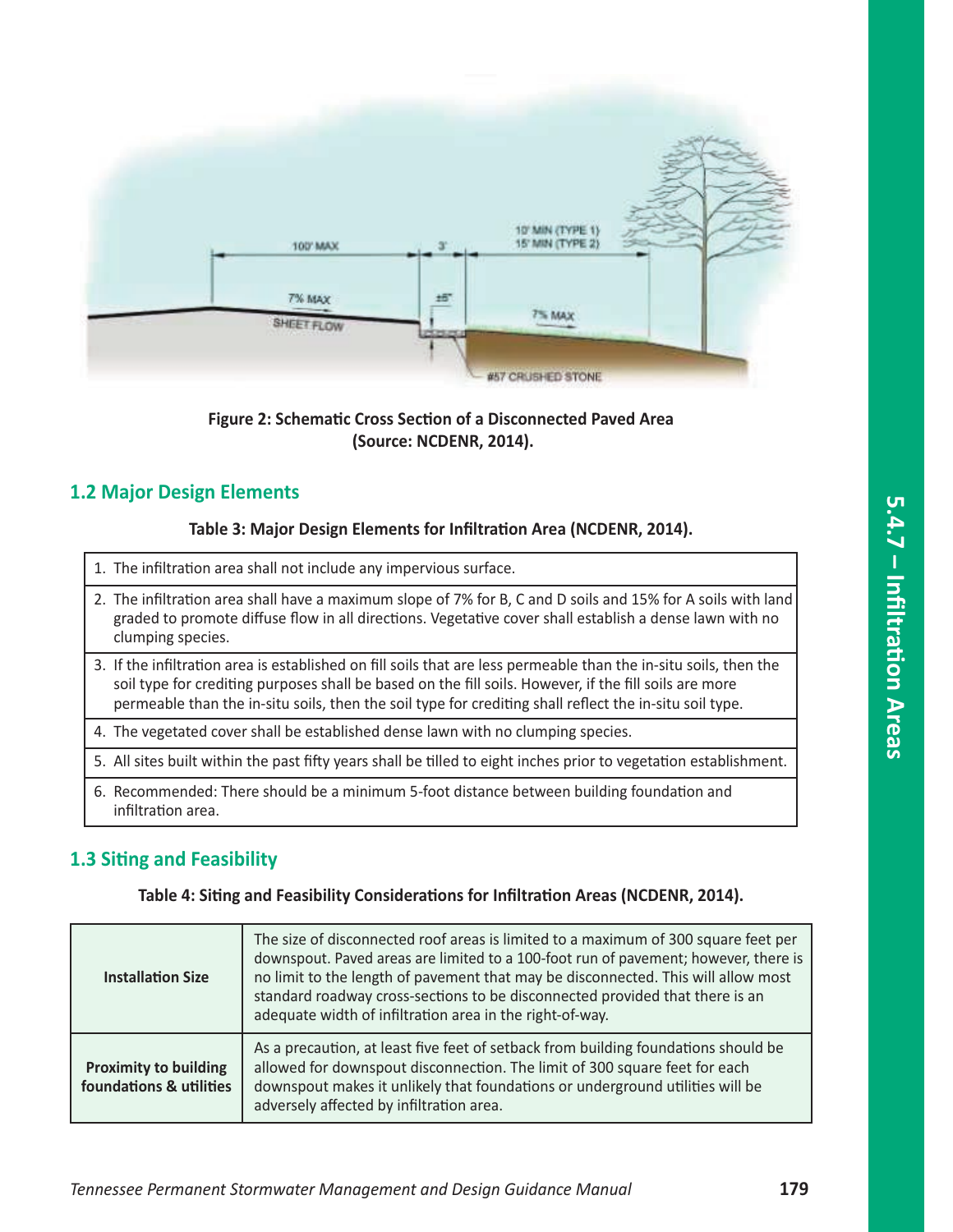| <b>Proximity to water</b><br>supply wells    | No setback from water supply wells is required for infiltration areas.                                                                                                                                                                                                                                                                                                                                               |  |
|----------------------------------------------|----------------------------------------------------------------------------------------------------------------------------------------------------------------------------------------------------------------------------------------------------------------------------------------------------------------------------------------------------------------------------------------------------------------------|--|
| Status of the site as<br>high or low density | Infiltration areas can be used on either high or low density sites. On high density<br>sites, infiltration areas can reduce required SCM volumes. However, they may be<br>impractical on highly built-out sites that do not have vegetated areas available to<br>receive stormwater runoff. On low density sites, as much impervious surface as<br>possible can be treated as infiltration area if flow rate is low. |  |
| Soil type                                    | Infiltration areas may be used on any soil type, although the credit will vary.                                                                                                                                                                                                                                                                                                                                      |  |
| <b>Site slopes</b>                           | In B, C and D soils, the vegetated areas associated with infiltration areas shall have<br>a slope of seven percent or less. In A soils, the slope may not exceed 15 percent.<br>It may not be cost-effective to meet the requirement for gently sloping vegetated<br>surface on a steep site.                                                                                                                        |  |
| <b>Seasonal high</b><br>water table          | There are no seasonal high water table requirements associated with infiltration<br>area.                                                                                                                                                                                                                                                                                                                            |  |
| <b>Stormwater</b><br>hotspots                | Infiltration areas shall not be used to treat stormwater hotspots - areas where<br>concentrations of pollutants such as oils and grease, heavy metals and toxic<br>chemicals are likely to be significantly higher than in typical stormwater runoff.                                                                                                                                                                |  |
| Redevelopment<br>sites                       | Care should be taken when implementing infiltration areas at redevelopment sites.<br>Stormwater shall not be infiltrated into contaminated soils because this can cause<br>dispersion of toxic substances. If contaminated soils are present or suspected, the<br>state recommends that the designer consult with an appropriately licensed TN<br>professional.                                                      |  |
| <b>Maintenance</b><br>access                 | Because its performance depends on maintenance, infiltration areas should be<br>accessible by mowing equipment                                                                                                                                                                                                                                                                                                       |  |

### **1.4 Design**

The design standards for Infiltration Area are based on providing a minimum loading ratio of 7:1 for (rooftop area: vegetated area) or 10:1 for (pavement area: vegetated area). These loading ratios ensure a significant level of infiltration for stormwater and significant pollutant reductions.

### **1.4.1 Design Step 1: Ensure Acceptable Conditions for Construction**

Before pursuing an infiltration area beyond the conceptual stage, the designer shall verify site feasibility and meet with the owner to explain the installation, construction and maintenance requirements of the proposed infiltration area. These costs are likely lower than other SCMs, but it is important to integrate maintenance requirements into the owner's planning for site operations.

### **1.4.2 Design Step 2: Design the Drainage and Outlet System**

For disconnected roofs, the gutter system shall be designed so that no more than 300 square feet of roof flows to each downspout if the downspout releases at a single point as shown in Figure 3. If the flow is distributed evenly across the infiltration area via a spreading device such as a level spreader, then up to 500 square feet of rooftop may flow to the downspout. Most designs require the use of a converter joint as shown in Figure 3.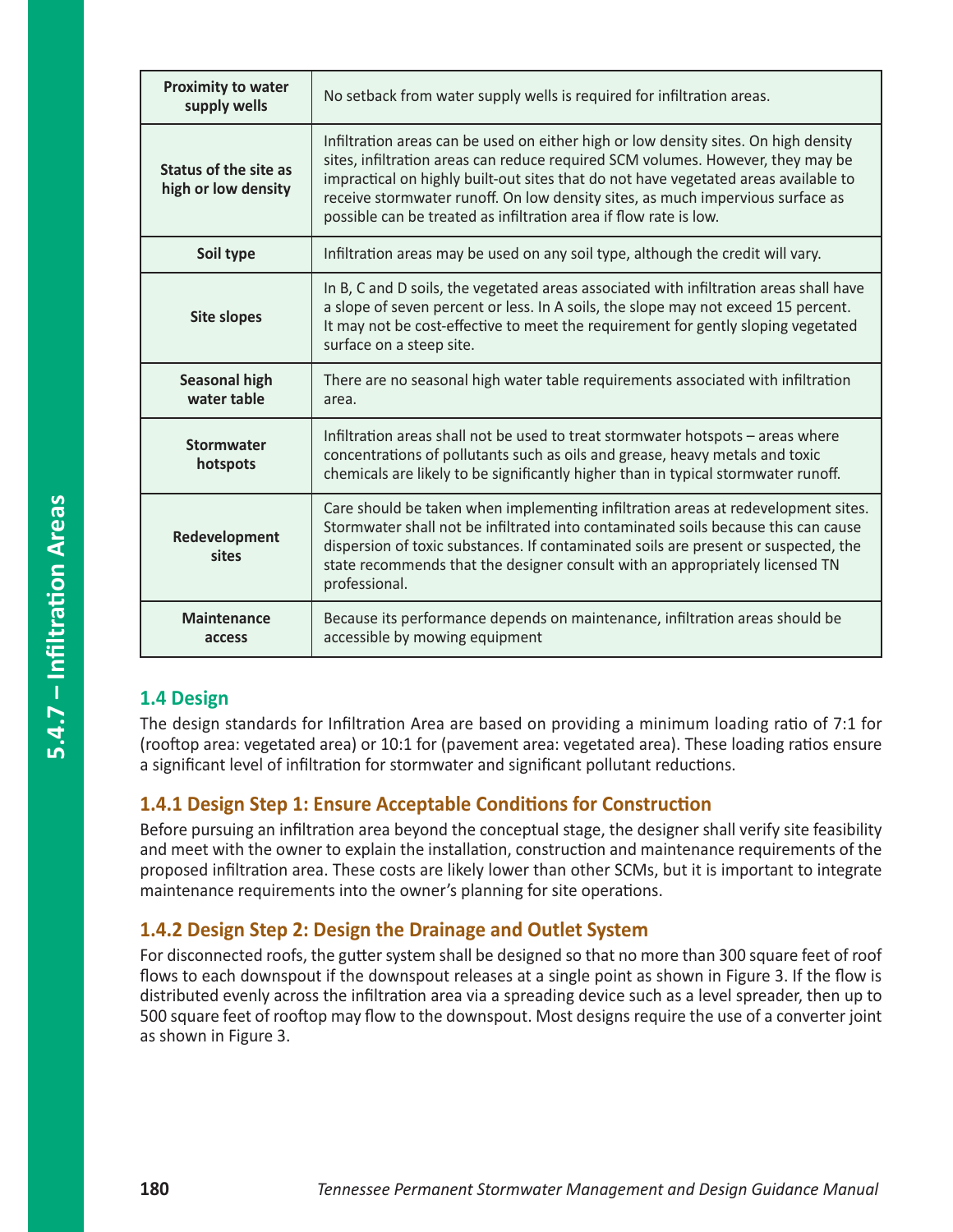

**Figure 3: Disconnected downspouts on the left and a converter joint on the right (Source: Carmen, NCSU).**

Figure 4 shows two potential problems with downspout disconnection. In Figure 4 (left), the converter joint was omitted and instead the four-inch corrugated plastic pipe was split. This weakens the structure and the pipe will most likely continue to split over time. In Figure 4 (right), the downspout releases onto a sidewalk instead of vegetated area. Additionally the sidewalk is graded to collect water.



**Figure 4: Poorly designed and installed downspout disconnections (Source: Carmen, NCSU).**

There are many possible outlet configurations for a disconnected downspout. Figure 5a‐c shows a variety of possibilities. All outlet configurations should be designed with maintenance in mind. As mentioned above, outlet configurations that are equipped with a durable means of spreading the flow evenly across the vegetated filter strip shall be able to serve a larger rooftop area.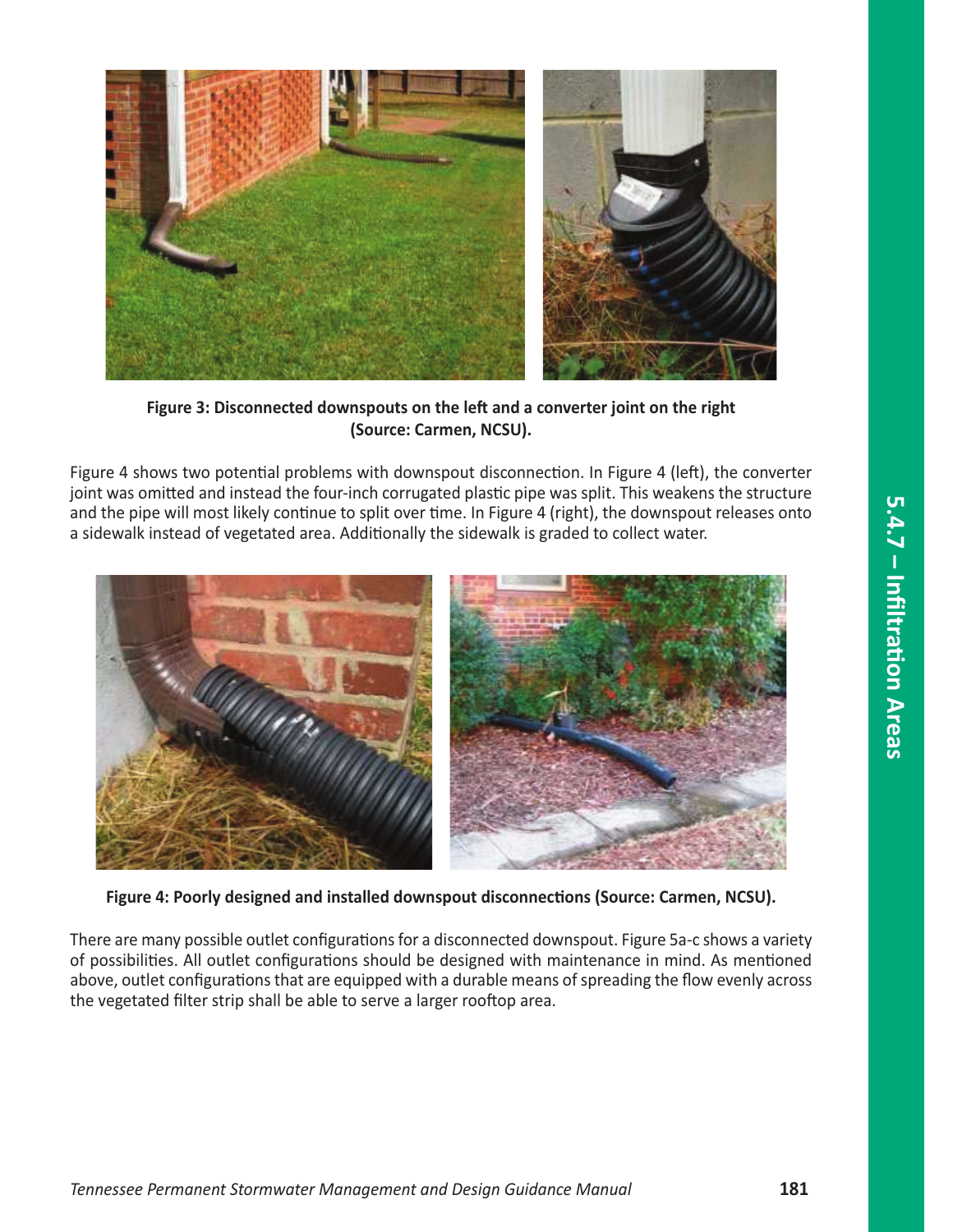





**Figure 5b: Hinged outlet configuration (Source: Carmen, NCSU).**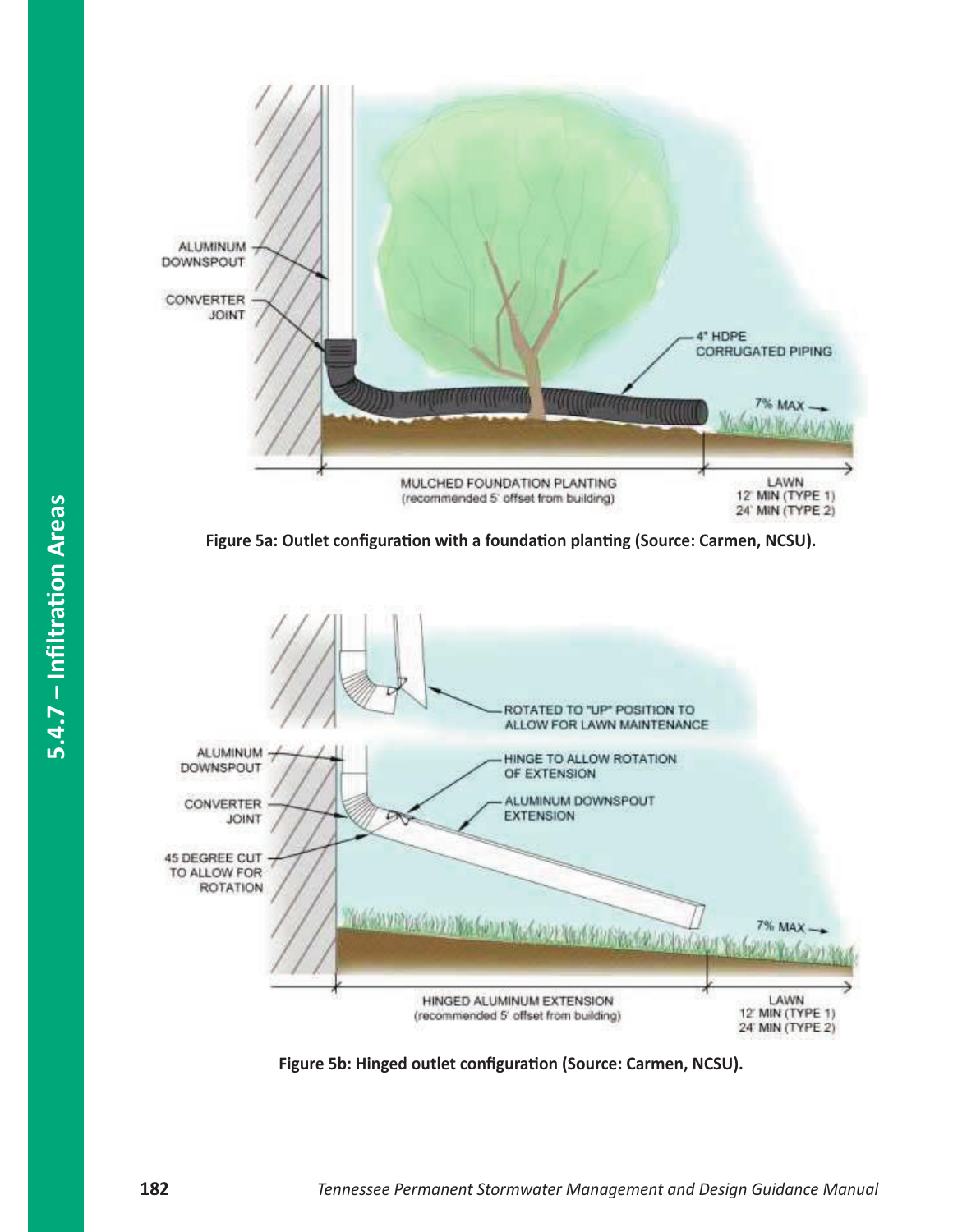

**Figure 5c: Buried pipe outlet configuration (Source: Carmen, NCSU).**

For disconnected pavement, a stone verge or concrete edge restraint should be used between contributing pavement and receiving vegetated area.

## **1.4.3 Design Step 3: Design the Infiltration Area**

Disconnected downspouts and pavement shall be directed to appropriately sized infiltration areas based on Tables 1 and 2. In B, C and D soils, the vegetated receiving area shall have a uniform slope that does not exceed 7 percent. In A soils, the slope of the infiltration area may be increased up to 15 percent. The infiltration area may be graded to achieve this slope, but shall have additional positive grade at the end of the infiltration area for possible runoff to be directed offsite and not cause ponding.

If appropriate vegetation is not already established on site, then seed blend application is recommended. Seed blends should be selected based on shade/sun exposure of the infiltration area and regional climate within Tennessee. A non‐clumping species should be selected. Sod should not be grown in a clay base or otherwise should be washed. Forested areas are not recommended as infiltration areas because uneven micro‐topography often causes channelization, which reduces surface area exposed to stormwater.

### **1.4.3.1 Practice Dimensions using TNRRAT**

Sizing the practice dimension can be done using the Tennessee Runoff Reduction Assessment Tool (TNRRAT). The tool allows users to iteratively size their SCM(s) to meet the goal of 1‐inch runoff reduction and 80% pollutant removal. The inputs needed for the tool are:

- Location
- Management types (such as good, fair, poor forest, turf, and natural grasses)
- Soil texture
- Depth surface to restrictive layer
- Type of materials

### **1.4.3.2 Practice Dimensions using other method**

Although using TNRRAT is recommended, designer and engineers are welcomed to use other methods to size the infiltration area. Refer to tables 2‐3, and section 1.4 for more guidance.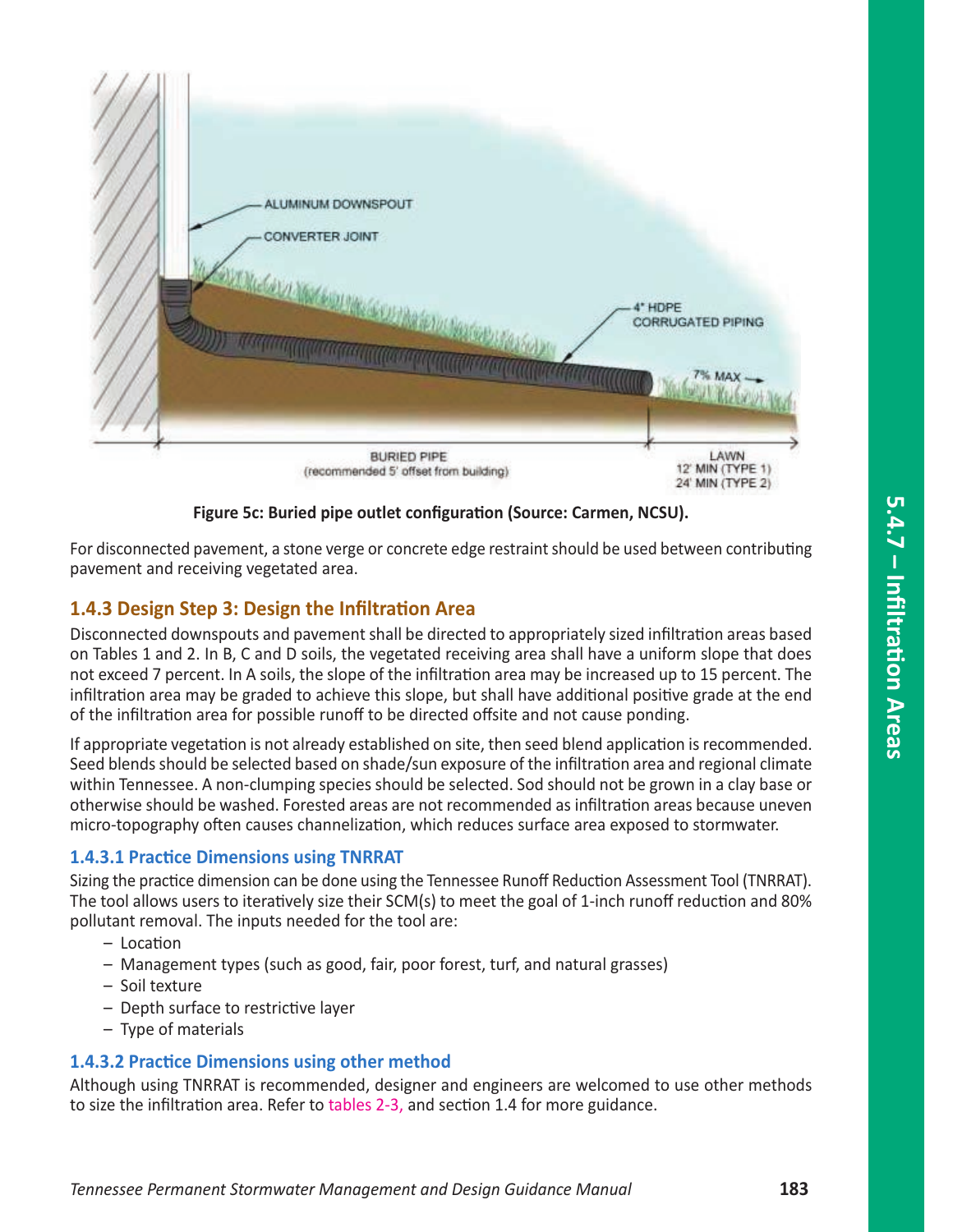### **1.5 Typical Details**



**Figure 6: Disconnection: Soil Compost Amended Filter Path (Source: VADCR, 2011).**





# **2.** Construction

For an existing home, downspouts can be disconnected easily with minimum effort and expense if there is already an appropriately sized, sloped and vegetated area on the lot. For a new construction project, a preconstruction meeting is highly recommended to ensure contractors understand the locations and function of the infiltration area. Contractors will need to understand the need to construct the site drainage system according to the plans. Also, contractors shall grade and till the vegetated receiving areas as one of the last steps in the site construction process. A preconstruction meeting is also an opportunity to discuss other unique construction considerations for infiltration areas.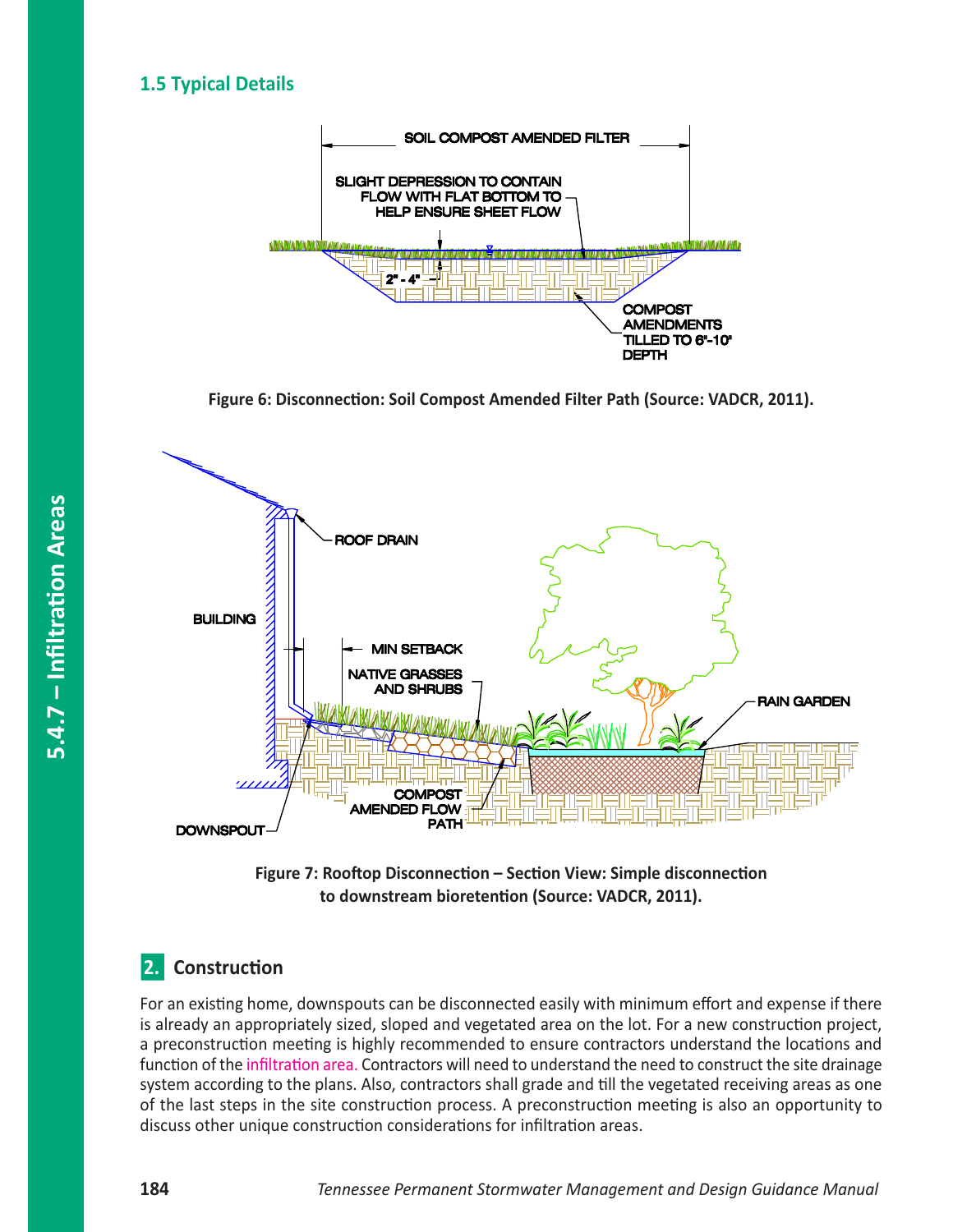### **2.1 Construction Step 1: Ensure Acceptable Conditions for Construction**

Do not construct infiltration areas until:

- Impervious areas that will drain to the infiltration areas are completed.
- Areas of the site adjacent to the infiltration area are stabilized with vegetation, mulch, straw, seed, sod, fiber blankets or other appropriate cover.
- The forecast calls for a window of dry weather to prevent smearing and compaction if grading the vegetated receiving area is necessary subgrade.
- The forecast calls for extremely hot or cold temperatures, which can hinder establishment of vegetation.

#### **2.2 Construction Step 2: Install the Downspout System (If Applicable)**

The downspout system shall be installed per the plans. In the field, verify that the downspout system has been installed correctly and that the drainage areas do not exceed the allowable design standards.

#### **2.3 Construction Step 3: Grade, Prepare and Plant the Vegetated Receiving Area**

It is important to ensure that the vegetated receiving areas are uniformly graded with no gullies, low spots or lateral slopes. Soils should be tilled to a depth of 8 inches unless this is an existing site that was built more than 50 years ago. When the sod is brought to the site, inspect it to be certain that it does not have a clay base or has been washed. A one-time fertilizer application and regular watering should be conducted to establish the vegetation in an infiltration area.

For a downspout disconnection system, the vegetated receiving area shall be kept offline until vegetation has been established. For disconnected pavement, soils should be stabilized with temporary means such as straw or matting until the permanent vegetative cover has taken root.

#### **2.4 Construction Step 4: As-Built Inspection**

After installation, an appropriately licensed Tennessee design professional shall perform a final as‐built inspection and certification that includes:

- Ensuring that the infiltration area is installed per the plans and specifications.
- Checking that the vegetated receiving areas are sized correctly and that the vegetated receiving areas are stabilized with vegetation.
- Checking that the impervious surfaces are free from sediment and debris.

Any deficiencies found during the as‐built inspection shall be promptly addressed and corrected.

# **3.** Maintenance

Infiltration areas require maintenance to provide long‐term stormwater benefits. Regular inspections will determine whether the impervious surface and the vegetated receiving area are draining and functioning as intended.

#### **3.1 Directions for Maintenance Staff**

Communication with maintenance staff is important in maintaining DIS. Maintenance staff shall:

- Not regrade infiltration areas or cover them with impervious surfaces such as a shed or patio.
- Not stockpile soil, sand, mulch or other materials on the infiltration area.
- Immediately repair any areas that are eroding or where vegetation has died.
- Immediately remove sediment and debris from contributing impervious surfaces.